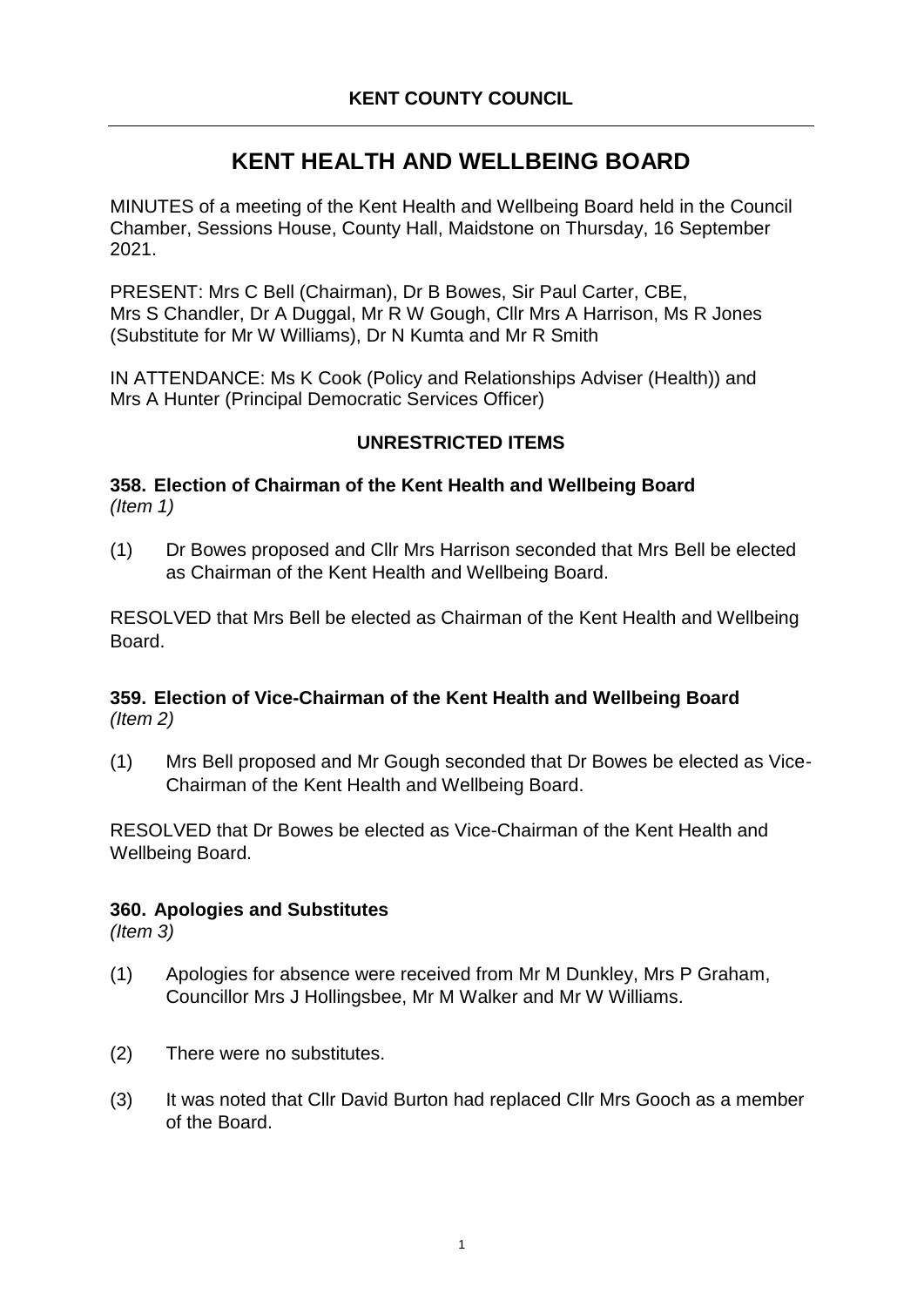# **361. Declarations of Interest by Members in items on the agenda for this meeting**

*(Item 4)*

There were no declarations of interest.

# **362. Minutes of the Meeting held on 17 September 2020**

*(Item 5)*

RESOLVED that the minutes of the last meeting are correctly recorded and that they be signed by the Chairman.

#### **363. The appointment of a representative to attend meetings of the Kent and Medway Primary Care Commissioning Group** *(Item 6)*

- (1) The report asked the Kent Health and Wellbeing Board to consider recommending to the Kent and Medway Joint Health and Wellbeing Board the appointment of a representative to attend meetings of the Kent and Medway Primary Care Commissioning Group (PCCCG) following a request from the Kent and Medway Clinical Commissioning Group (CCG).
- (2) It was suggested that a representative of social care attend meetings of the PCCCG in addition to a representative of the KAMJHWB. The role of the PCCCG and its terms of reference were outlined.

RESOLVED that:

- (a) a member of the Kent and Medway Joint Health and Wellbeing Board be nominated to attend meetings of the Kent and Medway PCCC in accordance with paragraph 4 of the terms of reference of the PCCC;
- (b) James Williams, Director of Public Health at Medway attends the PCCC's meetings as the representative of the KAMJHWB; and
- (c) this appointment be reviewed in 12 months' time in line with the development of the Integrated Care Systems boards.
- (d) the Kent Health and Wellbeing Board receives a paper setting out how the Health and Wellbeing Board might be appraised of developments in the new NHS architecture including communication between the various boards and how it might have oversight of activities.

# **364. Proposal to Review and Reconfigure Kent Health and Wellbeing Board** *(Item 7)*

(1) Karen Cook introduced the report which set out the implications of the Health and Social Care Bill 2021 on Health and Wellbeing Board arrangements and sought the approval of the Board to undertake a review of its governance arrangements.